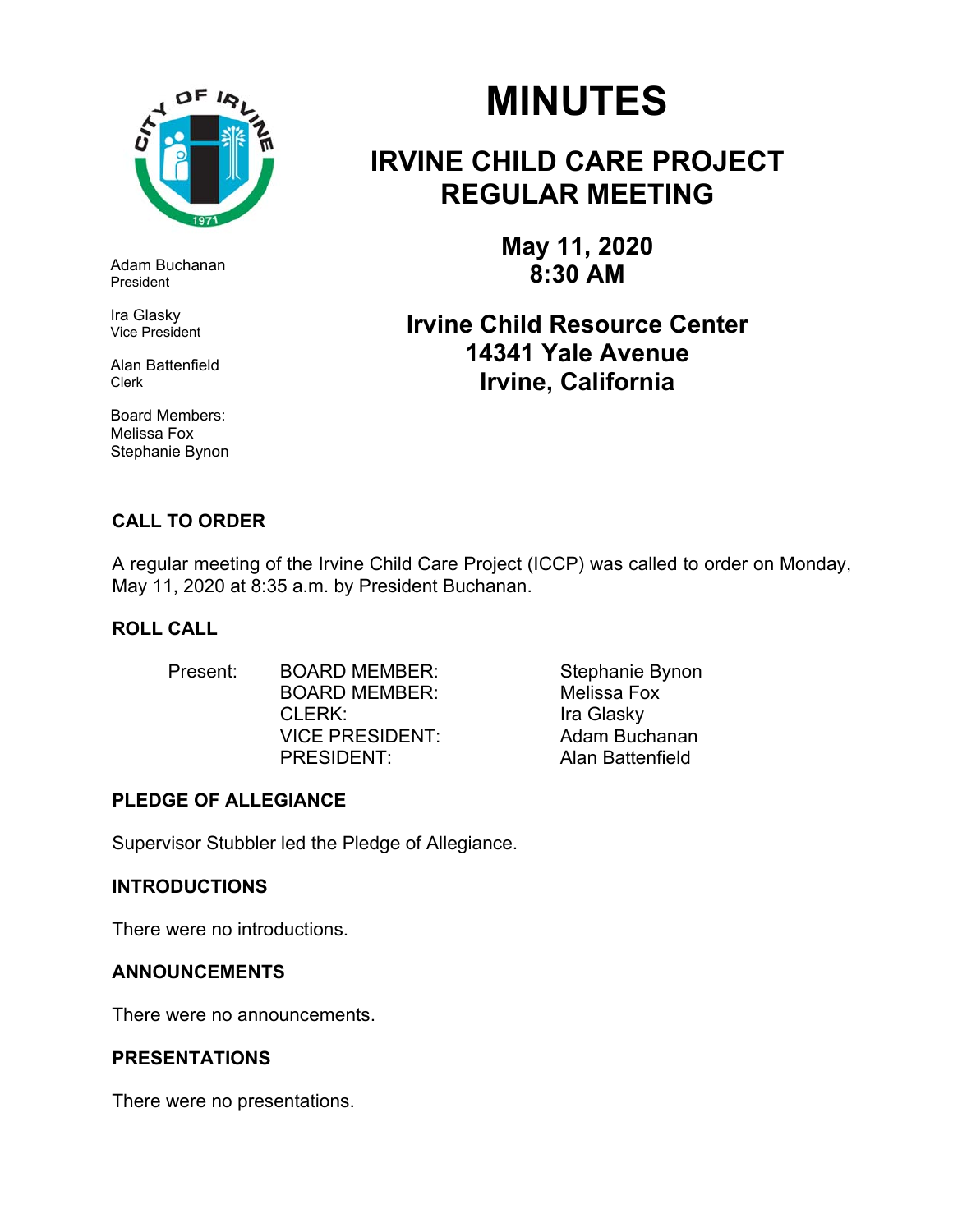# **ADDITIONS AND DELETIONS TO THE AGENDA**

There were no additions or deletions to the agenda.

### **PUBLIC COMMENTS**

Ellen England, Director of Creekers' Club at Stone Creek Elementary, expressed her gratitude to the ICCP Board for waiving April, May, and June rent. She also expressed that while the future holds uncertainty, Creekers' Club is ready to greet the challenges they will encounter.

Irini Connerton, Creekers' Club board member, parent of a child attending Creekers' Club, and faculty member at Stone Creek Elementary, expressed her deepest appreciation to the Creekers' Club program for the quality child care they have provided since 1986, for handling this unprecedented challenge with dedication and commitment, and for finding ways to outreach to families and connect with children during the closure.

Dawn Muller, parent of children attending Creekers' Club, expressed appreciation and gratitude to Creekers' Club staff for the care her children have received both before the program closed and after. She shared some of the creative ways Creekers' staff have found to connect and provide enrichment during the closure with her children and plans to reenroll them at Creekers' as soon as it's open again.

Michael Hagemann, parent of a child attending Creekers' Club, requested that the ICCP Board table the approval of the warrants on the agenda, except agenda item numbers three and four, to allow for funds to be available for future waivers of rent beyond June, 2020. He also requested the board direct staff to add an agenda items to the June 8, 2020 agenda to create one or more liaisons or advisory committees to negotiate deferral or outright forgiveness of the warrants with the warrant holders (City of Irvine and Irvine Unified School District) and to consider a rent waiver of July, August, and September.

# **CONSENT CALENDAR**

ICCP secretary noted that Items 5 and 6 were removed for separate discussion at the request of Board Member Fox, who expressed support for the idea of preservation of cash at the same time acknowledging that much of ICCP's funding comes from grants which has strict reporting, documentation, payment, and funding use guidelines. ICCP funding could be put at risk by not funding program grant administration. Vice President Glasky indicated that the ICCP fund balance is healthy enough to fulfill existing financial responsibilities without putting at risk the ability to consider future rent relief for ICCP provider agencies.

**Moved by Vice President Glasky, seconded by Clerk Battenfield, and unanimously carried to approve Consent Calendar items 1 through10, with the exception of Item Nos. 5 and 6, which were removed for separate discussion.**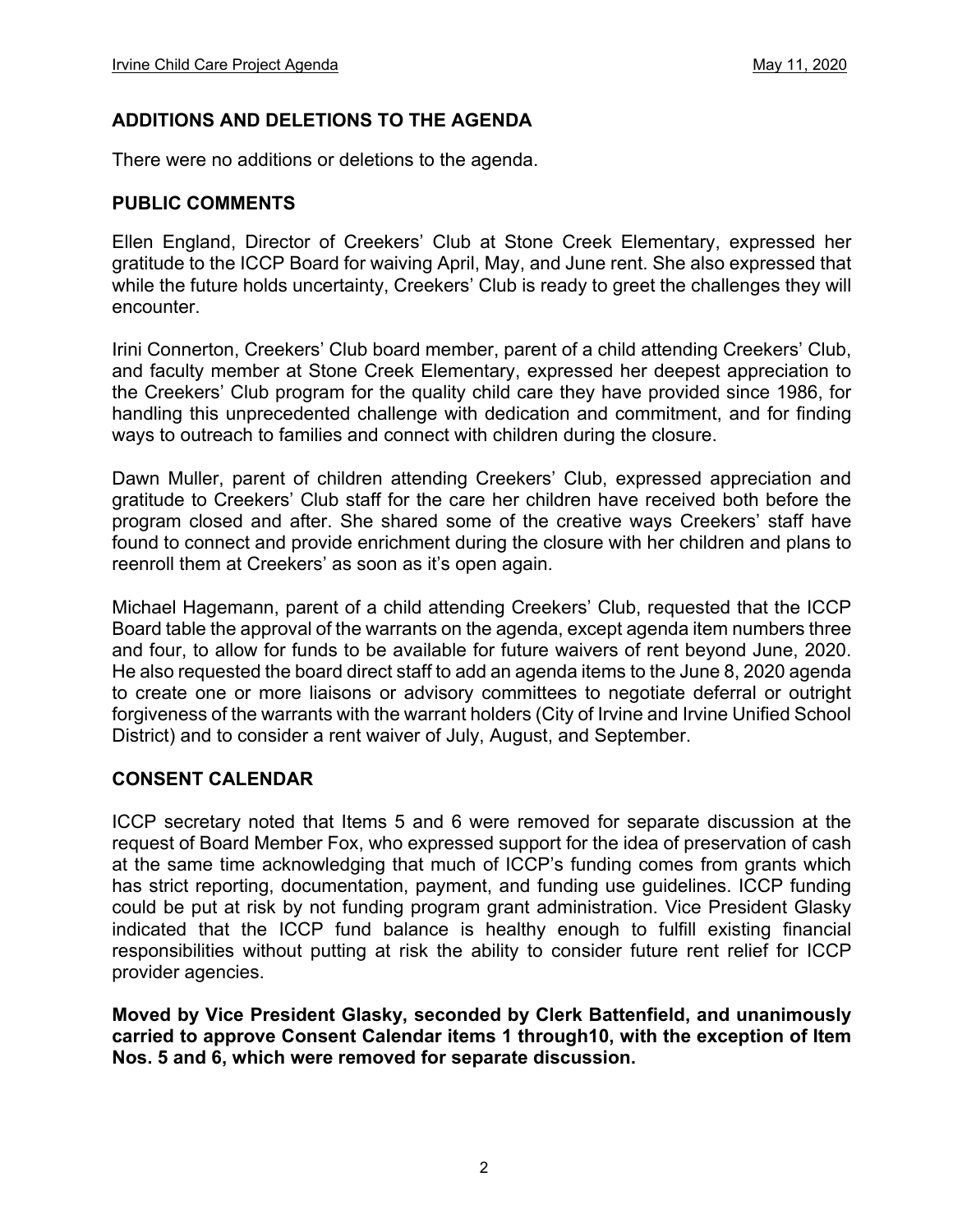# **1. APPROVAL OF IRVINE CHILD CARE PROJECT (ICCP) MINUTES**

**ACTION:** Approve the minutes of a regular meeting of the Irvine Child Care Project held on March 9, 2020.

**ACTION:** Approve the minutes of a special meeting of the Irvine Child Care Project held on April 9, 2020.

# **2. WARRANT REQUEST – CONTINUING DEVELOPMENT, INC.**

**ACTION:** Approve payment of \$60,737.85 to Continuing Development, Inc. for child care development services for March 1-31, 2020.

#### **3. WARRANT REQUESTS – IRVINE CHILDREN'S FUND (ICF) SCHOLARSHIPS**

**ACTION:** Approve payments for warrants totaling the amount of \$11,286.81 for ICF Scholarships during the month of March 2020.

- $\bullet$  \$9,824.81 to Rainbow Rising
- $\bullet$   $$$  838.00 to Kids Stuff
- \$ 406.50 to Continuing Development Inc.
- **\$** 217.50 to Dolphin Club
- \$ 0.00 to Creekers Club

# **4. WARRANT REQUESTS – IRVINE CHILD CARE PROJECT (ICCP) SCHOLARSHIPS**

**ACTION:** Approve payments for warrants totaling the amount of \$115.00 for ICCP Scholarships during the month of March 2020.

- \$ 115.00 to Rainbow Rising
- \$ 0.00 to Kids Stuff
- \$ 0.00 to Continuing Development Inc.
- \$ 0.00 to Dolphin Club
- \$ 0.00 to Creekers Club

# **5. WARRANT REQUEST – CITY OF IRVINE**

#### **Moved by Board Member Fox, seconded by Board Member Bynon, and unanimously carried to:**

**ACTION:** Approve payment of \$13,613.11 to the City of Irvine for Program and Grant Administration the month of March 2020.

- \$12,468.11 for Program Administration
- \$ 1,145.00 for Grant Administration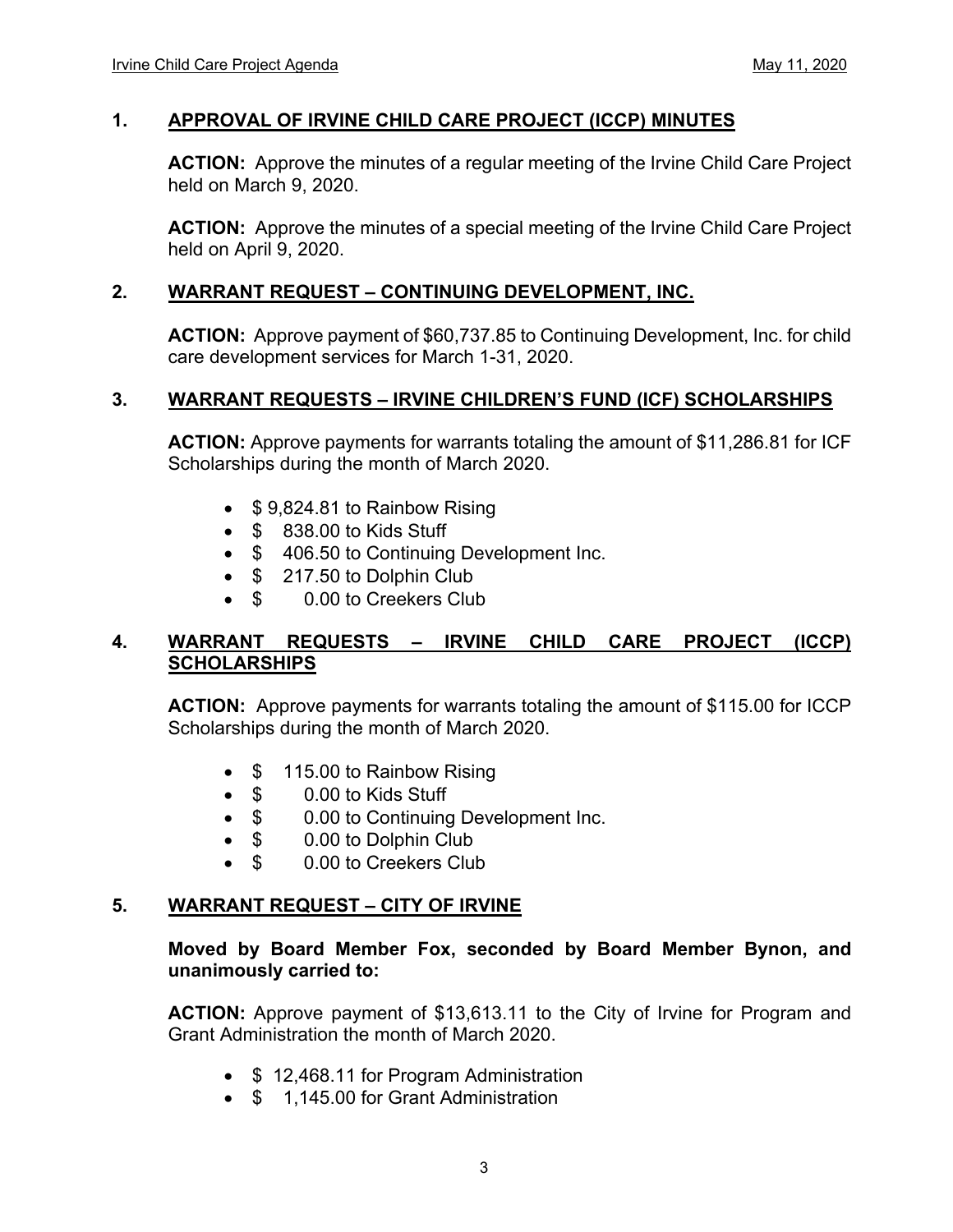### **6. WARRANT REQUEST – IRVINE UNIFIED SCHOOL DISTRICT (IUSD)**

### **Moved by President Buchanan, seconded by Clerk Battenfield, and unanimously carried to:**

**ACTION:** Approve payment of \$69,646.76 for Facilities and Financial Support Services, Utilities, Custodial Services, Custodial Equipment Amortization and payment for sale of IUSD-owned portables to ICCP for the month of March 2020.

- \$44,452.92 for Custodial Services
- \$ 675.00 for Custodial Equip Amortization
- \$10,589.42 for Payment of Portable Purchase
- $\bullet$  \$ 7.262.75 for Utilities
- \$ 6,666,67 for Facilities & Financials

# **7. ICCP PAYMENTS FOR FEBRUARY 2020**

 **ACTION:** Review and approve February 2020 payments attached.

#### **8. ICCP EXPENSES PAID BY IUSD**

**ACTION:** Review and accept attached invoice in the total amount of \$2,481.70 paid by IUSD on behalf of ICCP.

# **9. DEPOSIT OF STATE GRANT APPORTIONMENT**

**ACTION:** Authorize the deposit of grant funds from the State Department of Education into the appropriate account as follows:

|  |  | \$27,218.00 | 01-005-50100-8290 |
|--|--|-------------|-------------------|
|--|--|-------------|-------------------|

- \$ 12,512.00 01-005-50100-8290
- \$ 74,879.00 01-005-50100-8590

# **10. DEPOSIT OF SCHOLARSHIP FUNDS FROM IRVINE CHILDREN'S FUND (ICF)**

**ACTION:** Authorize the deposit of funds from ICF into the appropriate account as follows:

|  | \$22,771.24 | 01-005-712-00-8689 |
|--|-------------|--------------------|
|  |             |                    |

\$ 0.00 01-005-712-00-8699

# **BOARD BUSINESS**

# **11. ICCP CHILD CARE SITES ABLE TO ENROLL CHILDREN OF INDIVIDUALS WHO WORK IN THE CITY OF IRVINE**

**Discussion included:** Board Member Fox expressed her support for this item as access to quality child care for essential workers is incredibly important.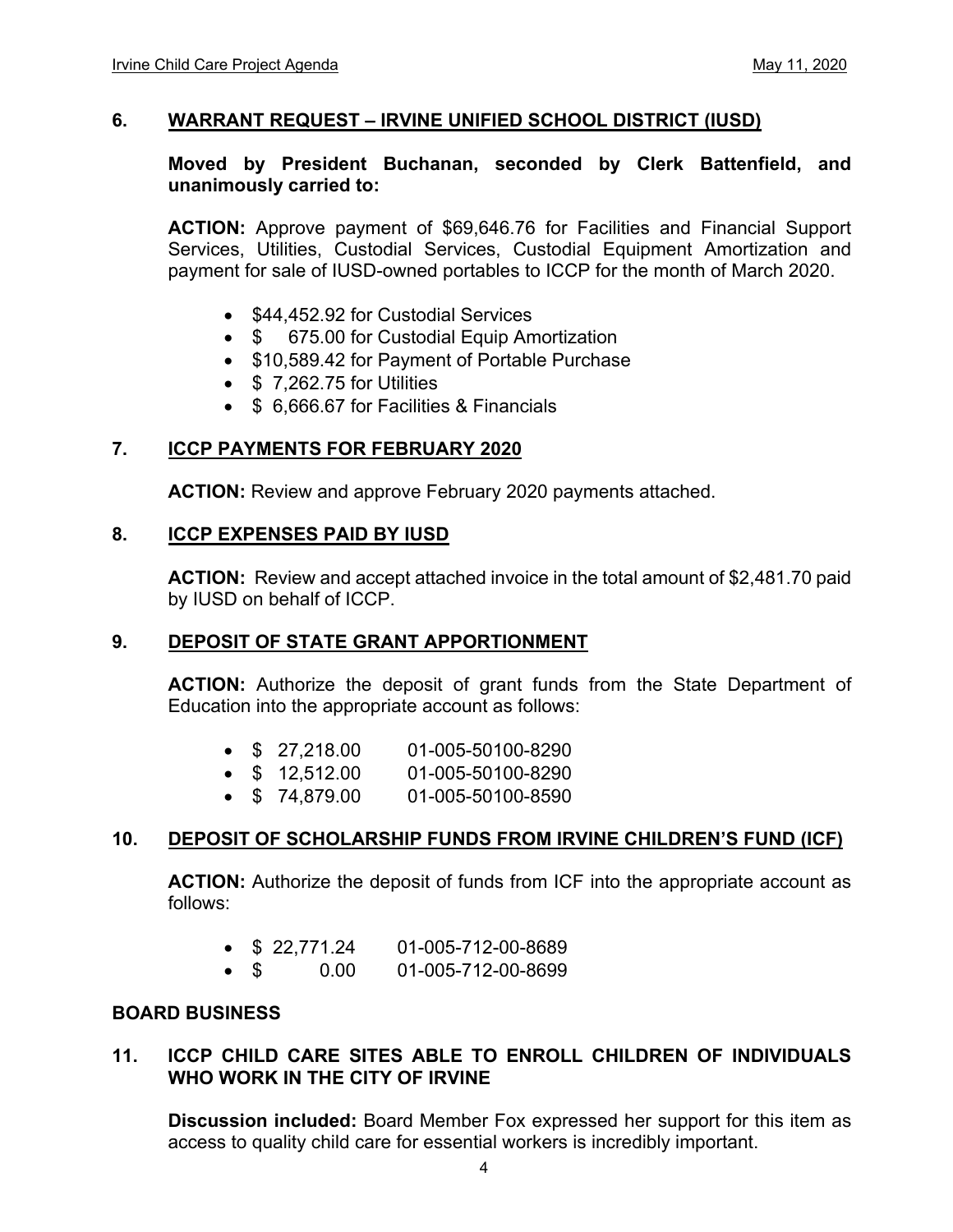#### **Moved by Board Member Fox, seconded by Vice President Glasky, and unanimously carried to:**

# **ACTION:**

Approve the recommendation to allow ICCP sites to enroll children of non-resident employees who work in the City, as capacity permits, during the period of Emergency Childcare as defined by the California Department of Education.

# **12. DETERMINATION OF FY 2020-21 CHILD CARE PROVIDER RENTAL RATE**

**Discussion included:** Board Member Fox shared that the City of Irvine has incurred increased costs in areas such as custodial services and cleaning supplies and that ICCP should prepare for the same. At this time ICCP's budget looks strong and able to absorb these anticipated additional costs.

#### **ACTION: Moved by Board Member Fox, seconded by Clerk Battenfield, and unanimously carried to:**

Approve the current rental rate with no change for FY 2020-21.

### **13. ICCP PROPOSED BUDGET FOR FY 2020-21 WITH MULTI-YEAR BUDGET PROJECTIONS**

 **Discussion included:** ICCP budget will have a positive balance after the current rent waivers. Board Member Fox thanked City, IUSD, and ICCP staff for their hard work, and shared that the City of Irvine and ICCP look well positioned financially at this time.

# **ACTION:**

Submitted for the Board's review and discussion.

# **REPORTS**

# **14. FACILITIES AND BUDGET REPORT – JOHN FOGARTY**

Report included in packet was reviewed

# **15. ICCP ADMINISTRATOR'S REPORT – TRACI STUBBLER**

Report included in packet was reviewed.

**Discussion included:** Vice President Glasky and Board Member Fox asked staff to add an agenda item to the June 8, 2020 ICCP agenda to discuss options for ICCP provider rent.

# **ADJOURNMENT**

Moved by Clerk Battenfield, seconded by Vice President Glasky, and unanimously carried to adjourn the meeting at 9:08 a.m.